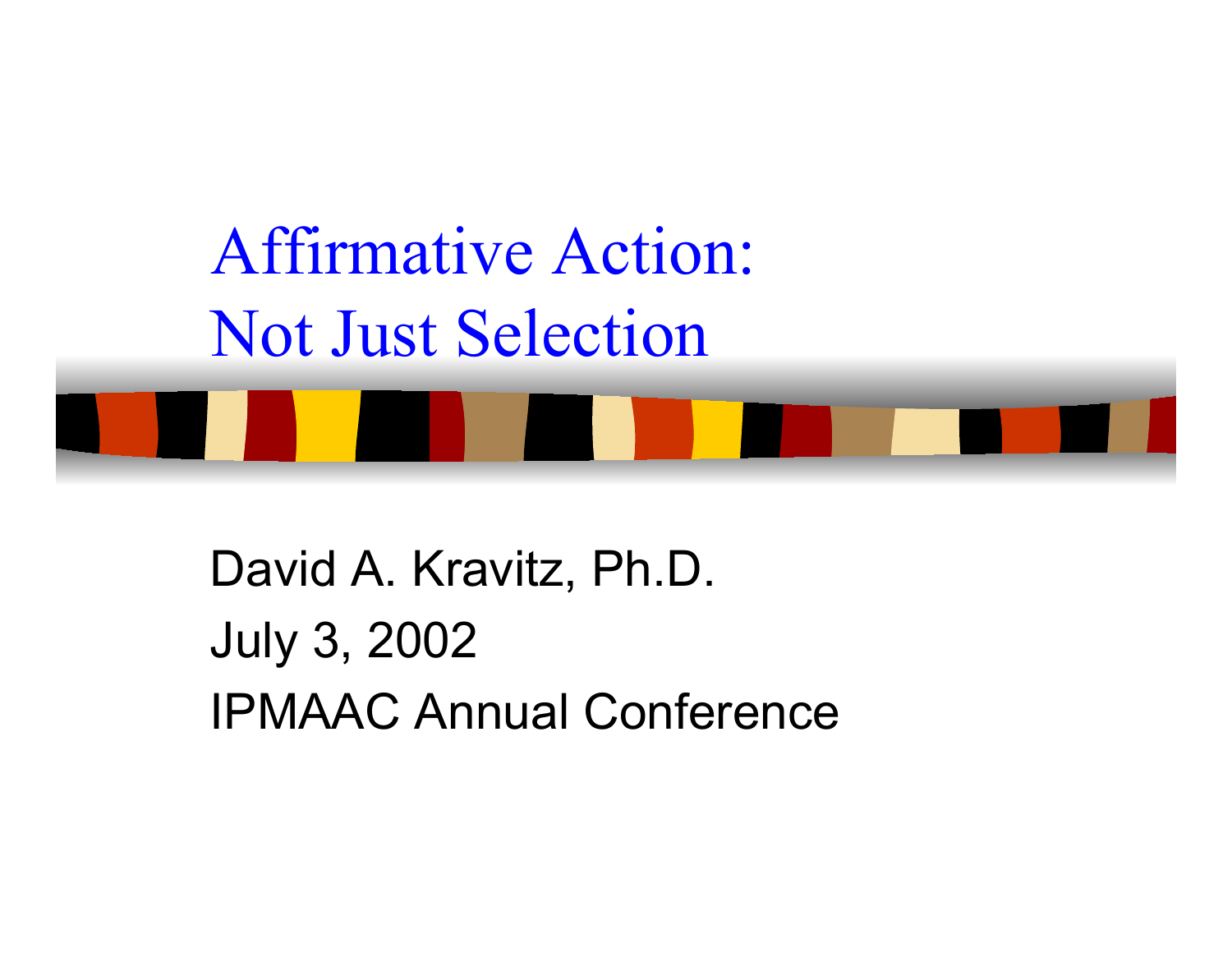

#### Preview

- **No Will briefly review the history of** affirmative action, with a focus on the rise and fall of preferential selection.
- Will emphasize the importance of affirmative actions unrelated to preferential selection.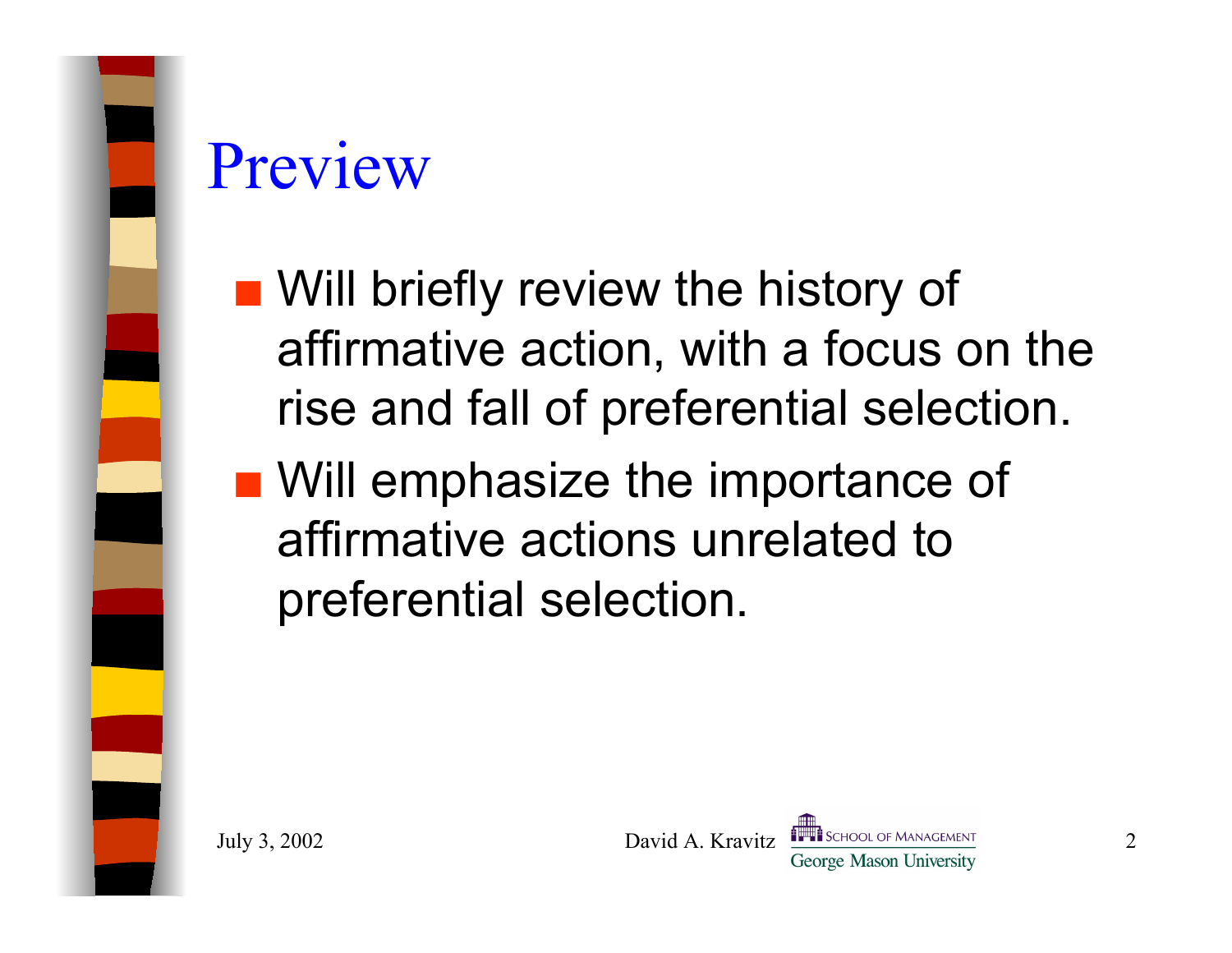## Are we in a post-affirmativeaction world?

- $\blacksquare$  No.
	- Most opposition is directed at raceand sex-based AA, required by EO 11246, but even Presidents Reagan and Bush did not rescind it.
	- There is less opposition to AA for for individuals with disabilities and for veterans, which is also required.
- Voluntary affirmative action plans continue to exist.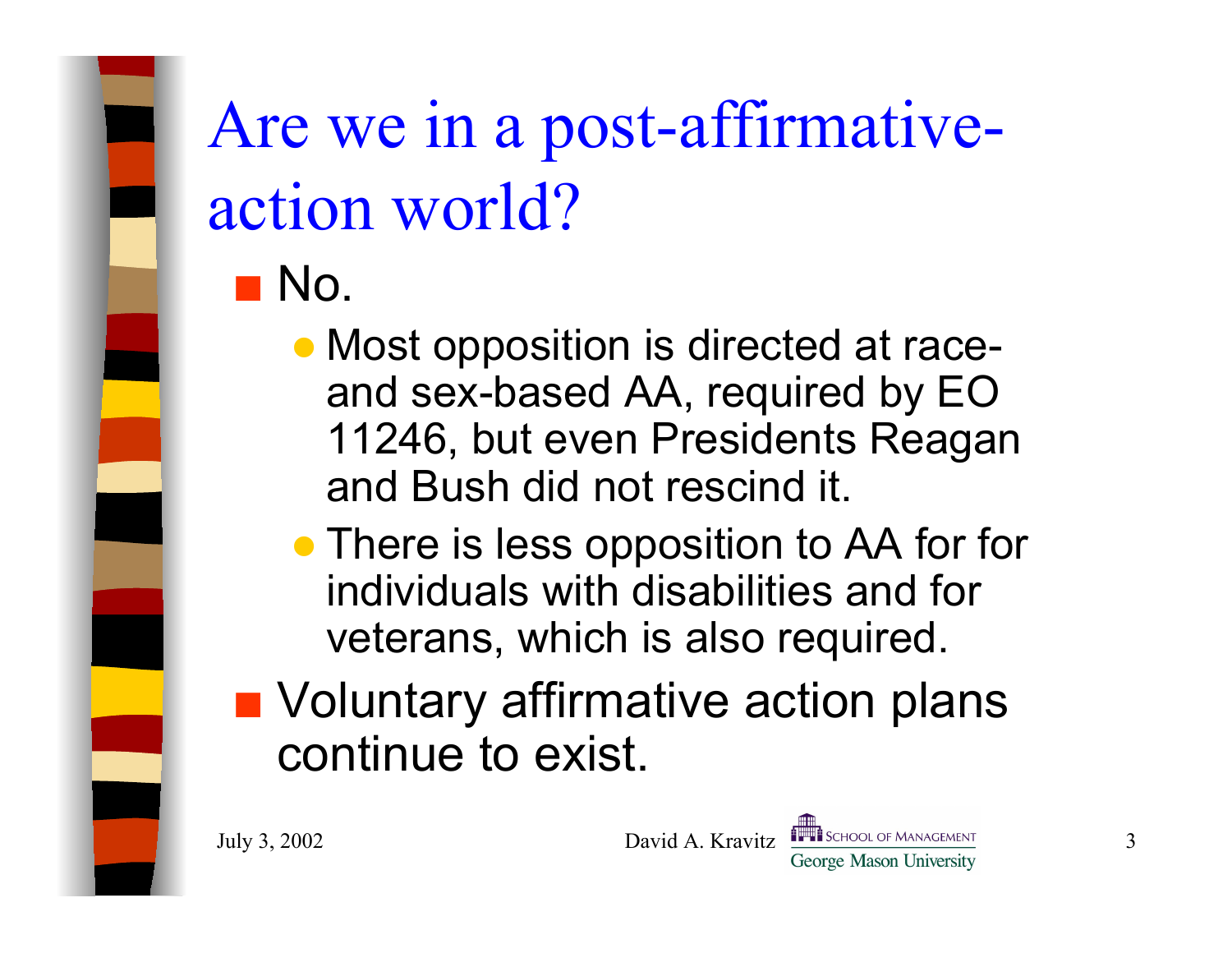## Early Days of Affirmative Action

- $\blacksquare$  Focus today on affirmative action required by Executive Order 11246, signed by President Johnson in 1965.
- $\blacksquare$  Early affirmative action regulations had no teeth – and minimal effects.
- **President Nixon (1970), added the** requirement for goals and timetables, which increased pressure on organizations to show progress.

July 3, 2002 David A. Kravitz David A. Kravitz George Mason University

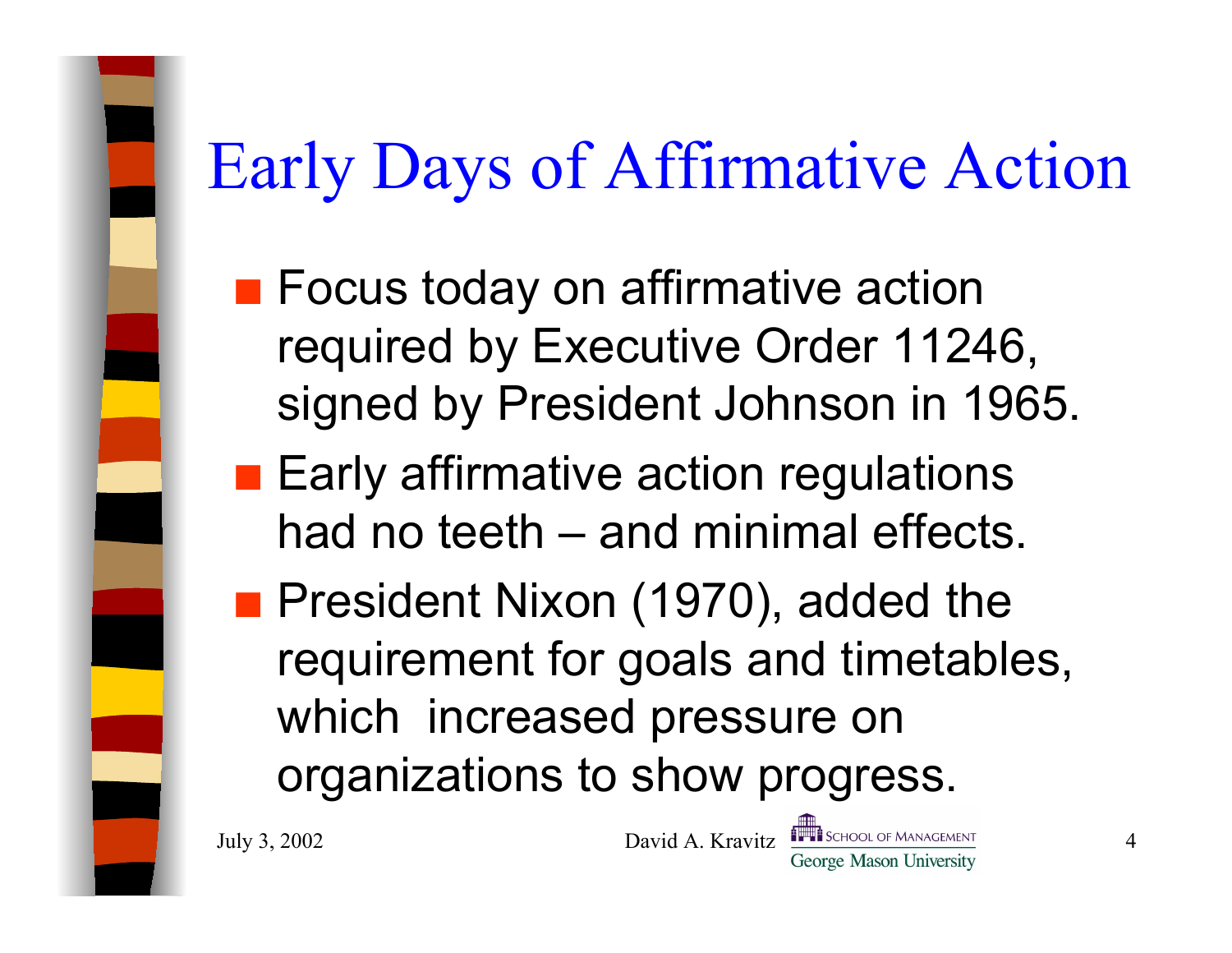# The Rise of Preferential Selection

- Some organizations have used preferential selection to meet their goals.
- $\blacksquare$  This has resulted in conflict, opposition, and referenda designed to limit or eliminate affirmative action.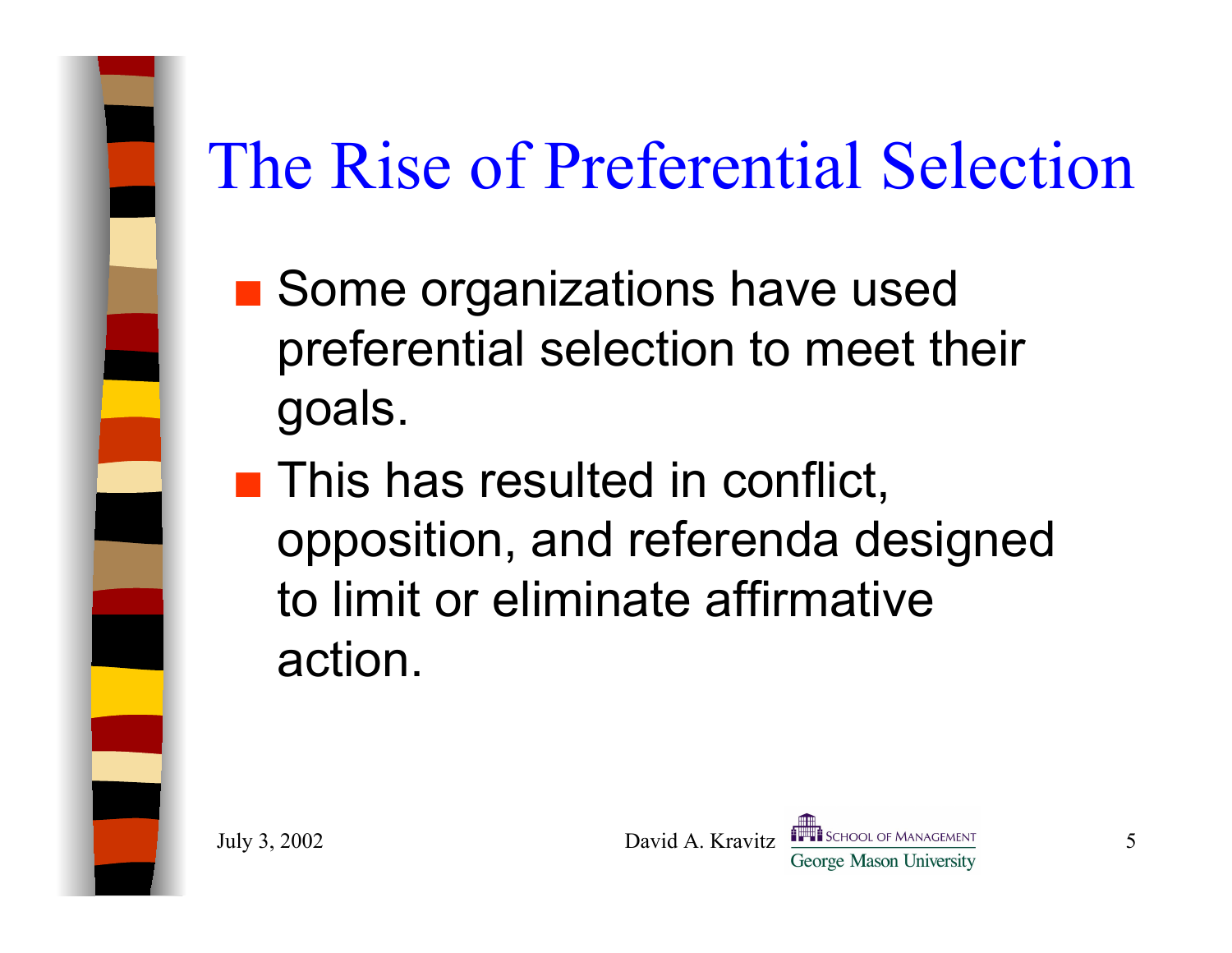# The Coming Decline of Preferential Selection

- **Preferences will play an ever-smaller** role in the future.
	- Sackett and colleagues (p. 303) referred to "a growing trend toward bans on **preference-based forms of affirmative action**."
	- The OFCCP states: "The regulations ... specifically prohibit quota and preferential hiring and promotions under the guise of affirmative action numerical goals."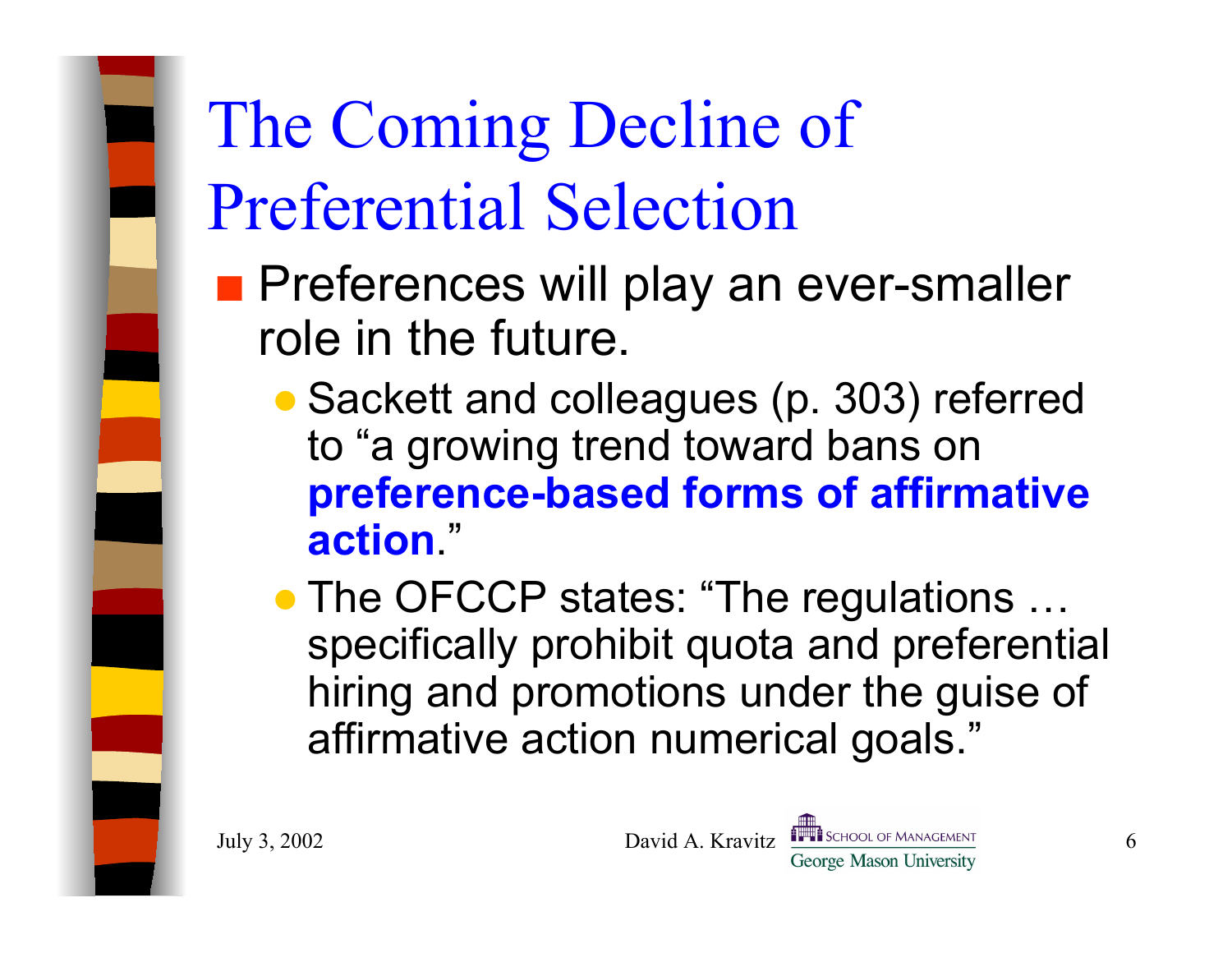#### Creative Selection Procedures

- **Nore attention will be paid to crafting** selection procedures that maximize performance while causing as little adverse impact as possible.
	- This was the focus of the article by Sackett and colleagues that stimulated the present forum.
	- This issue will be addressed by Rob Ployhart in the next presentation.

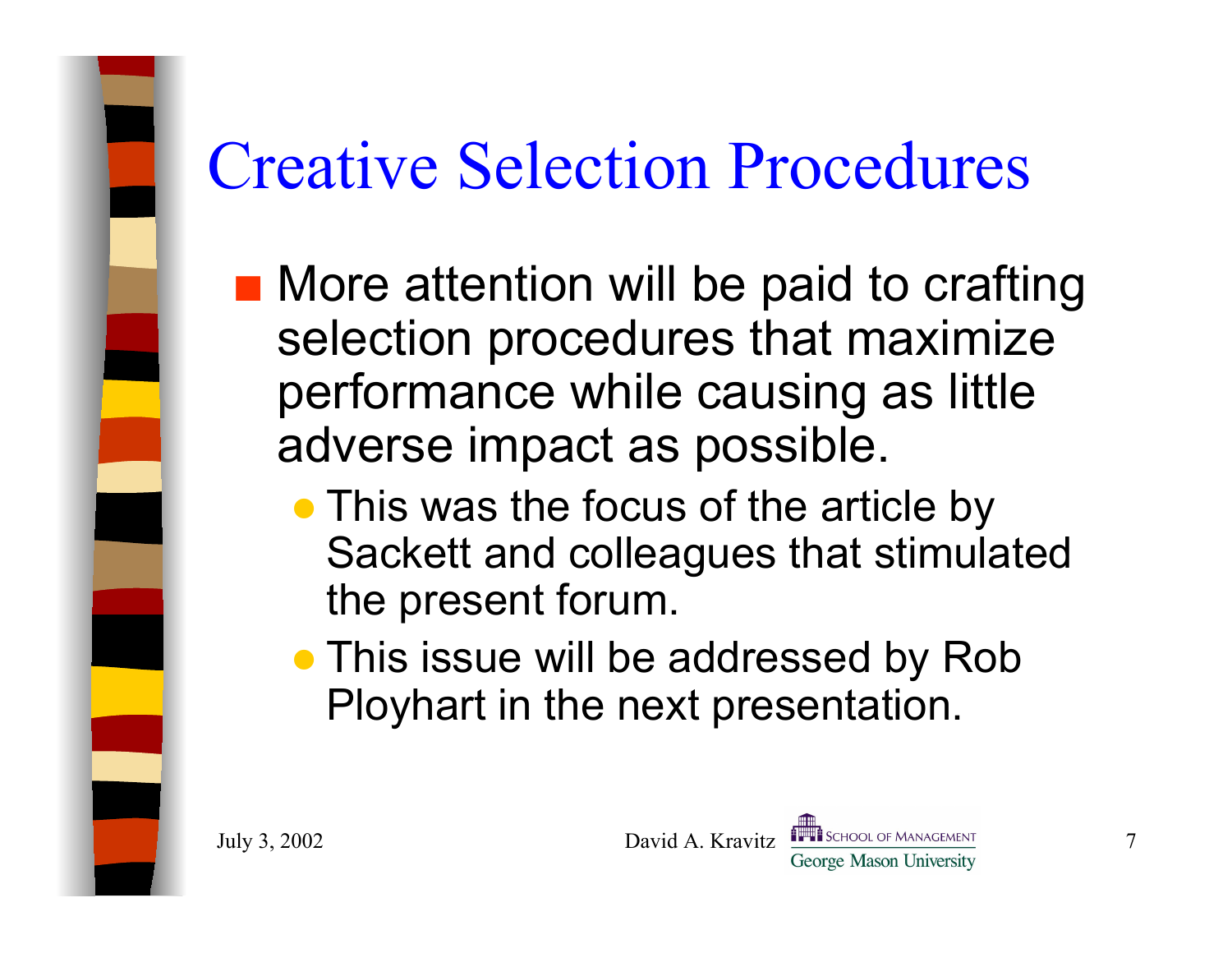#### A Broader View is Needed

- $\blacksquare$  The goals of affirmative action are to eliminate discrimination, ensure equal opportunity and, in the long run, help all groups attain full representation.
- Organizational entry is essential, but is only the first step.
- $\blacksquare$  Many actions other than selection can and should contribute to attaining the goals of affirmative action.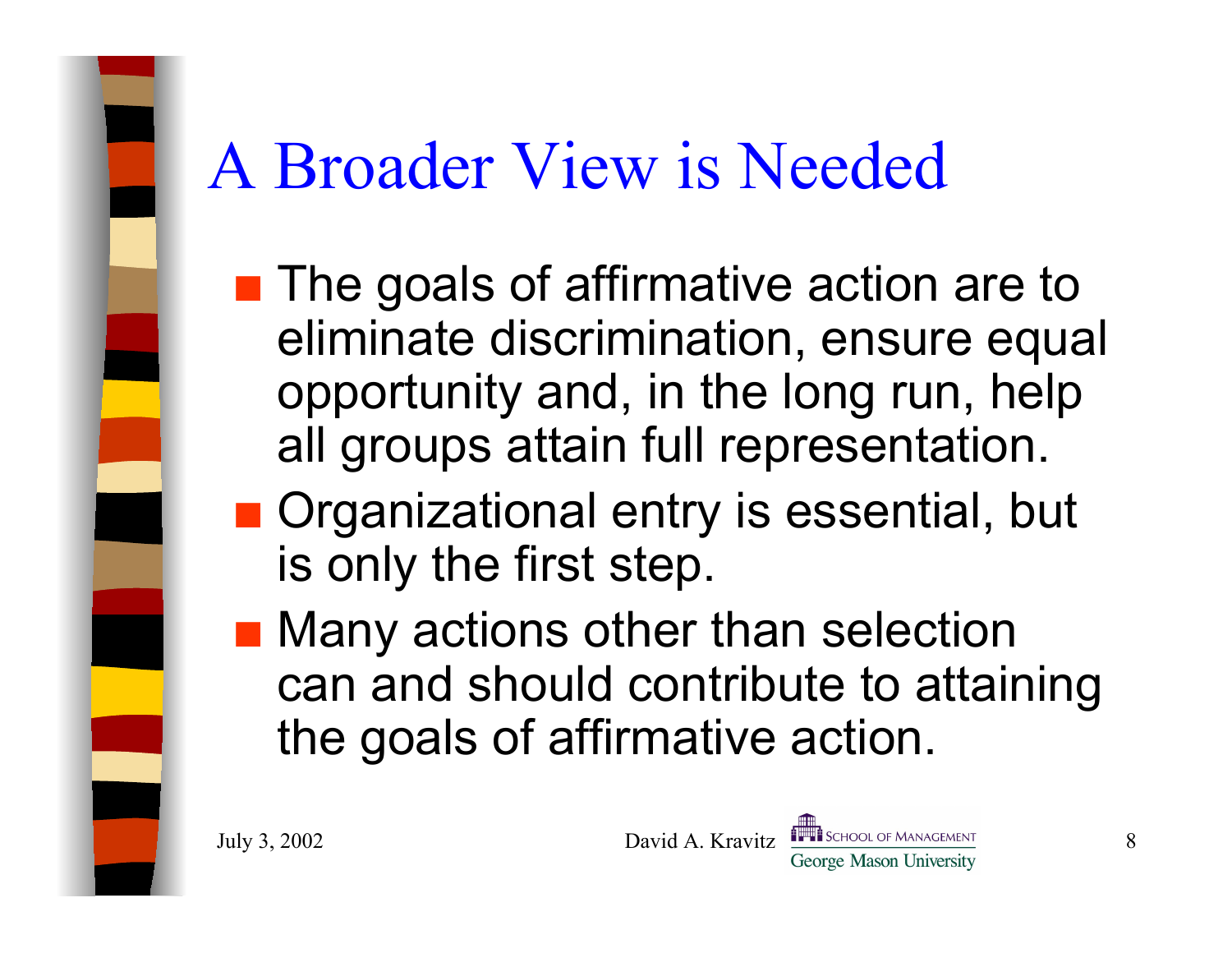

#### Recruitment

- $\blacksquare$  Treat human resources like other resources –make an extra effort to attain those in short supply.
- **Target members of underrepresented** groups, with a special focus on those with high qualifications.
- Washington DC police provide a good example in their recent recruitment of Hispanic officers.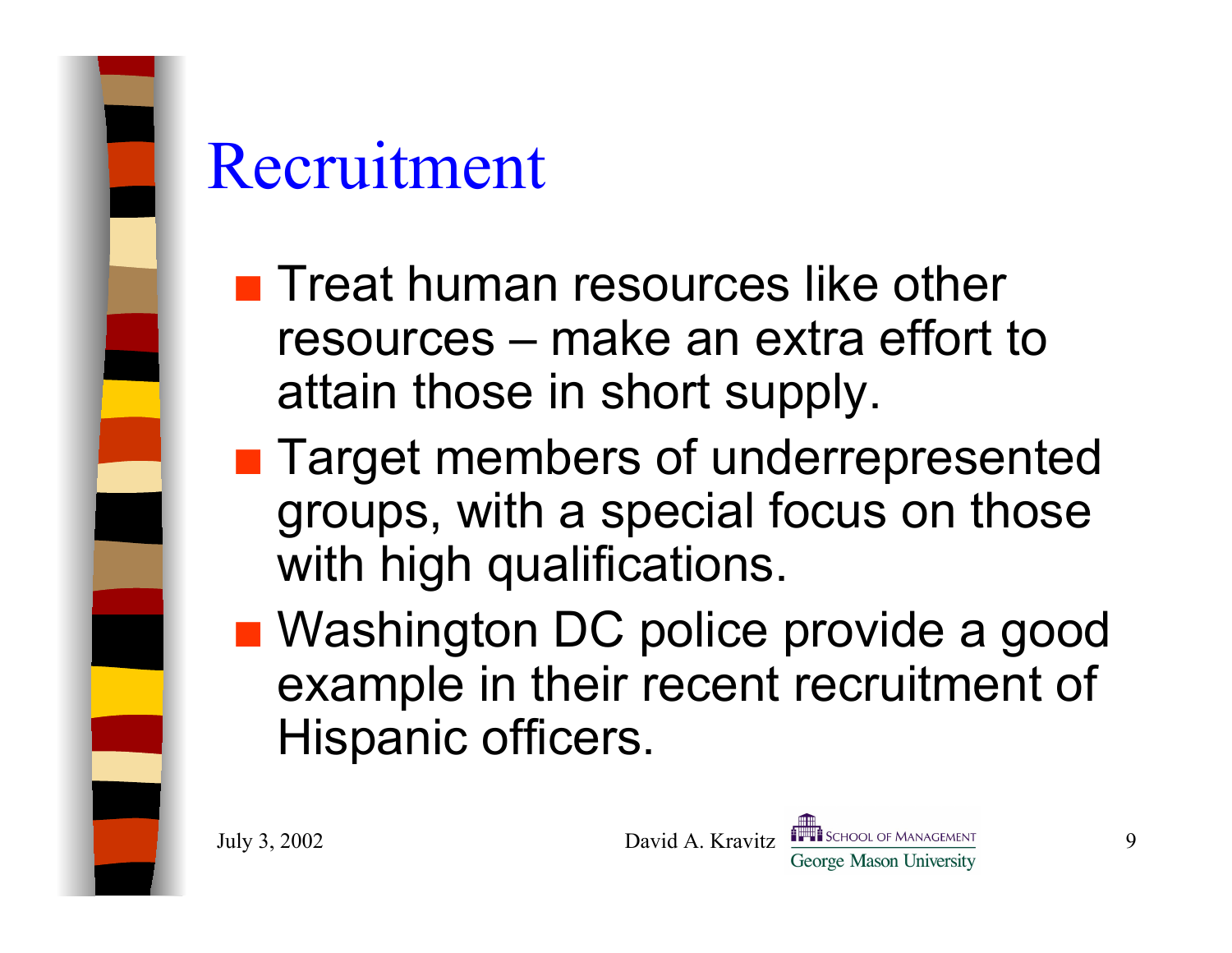# Emphasize Actions Open to All

**Establish policies, procedures, and** programs that are open to all organization members but that are especially helpful to members of underrepresented groups.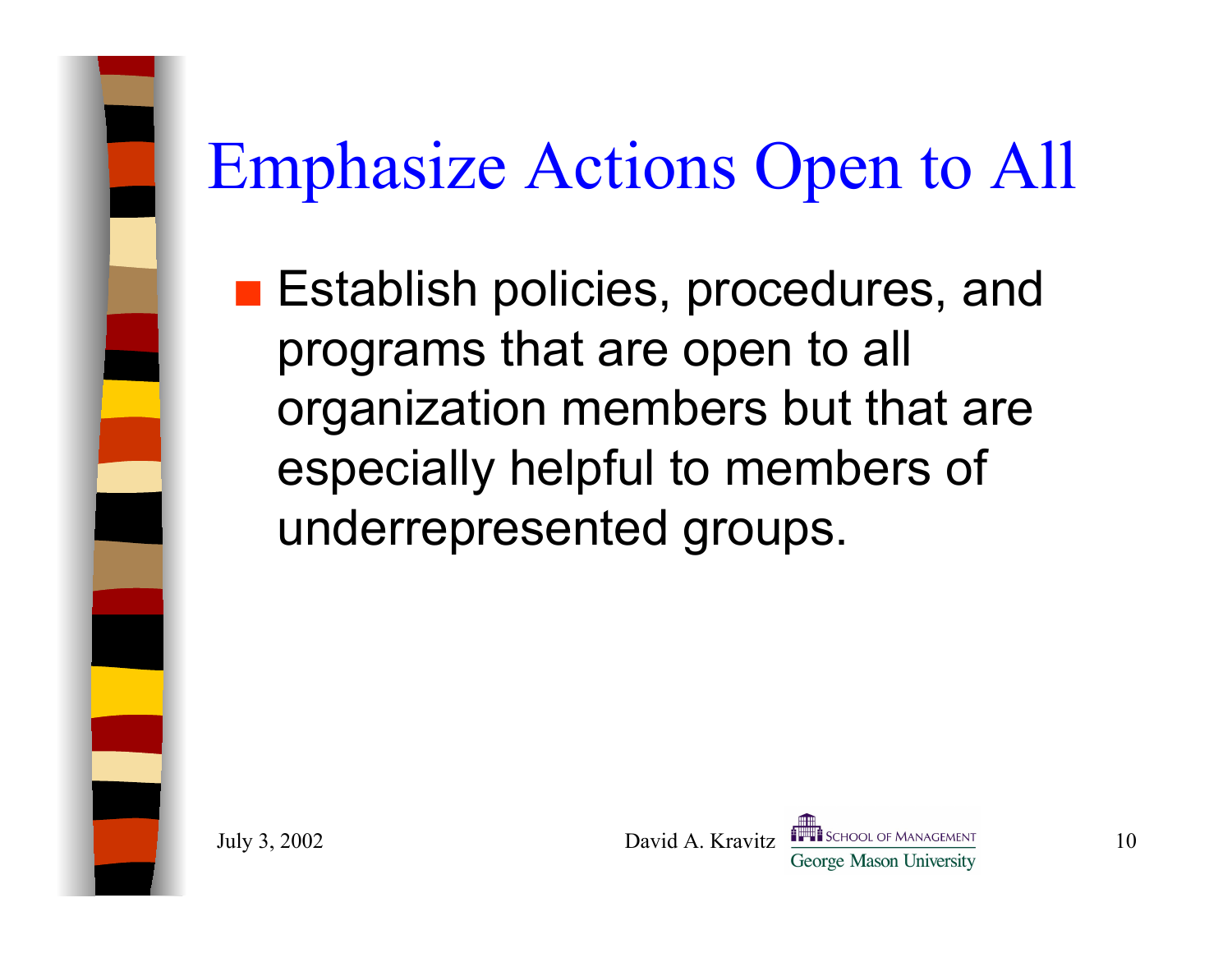

**No. 20 Will be especially valuable for** women and minorities.

 $\blacksquare$  Civility contributes to a pleasant work environment that is appreciated by everyone, with likely effects on morale, performance, turnover, etc.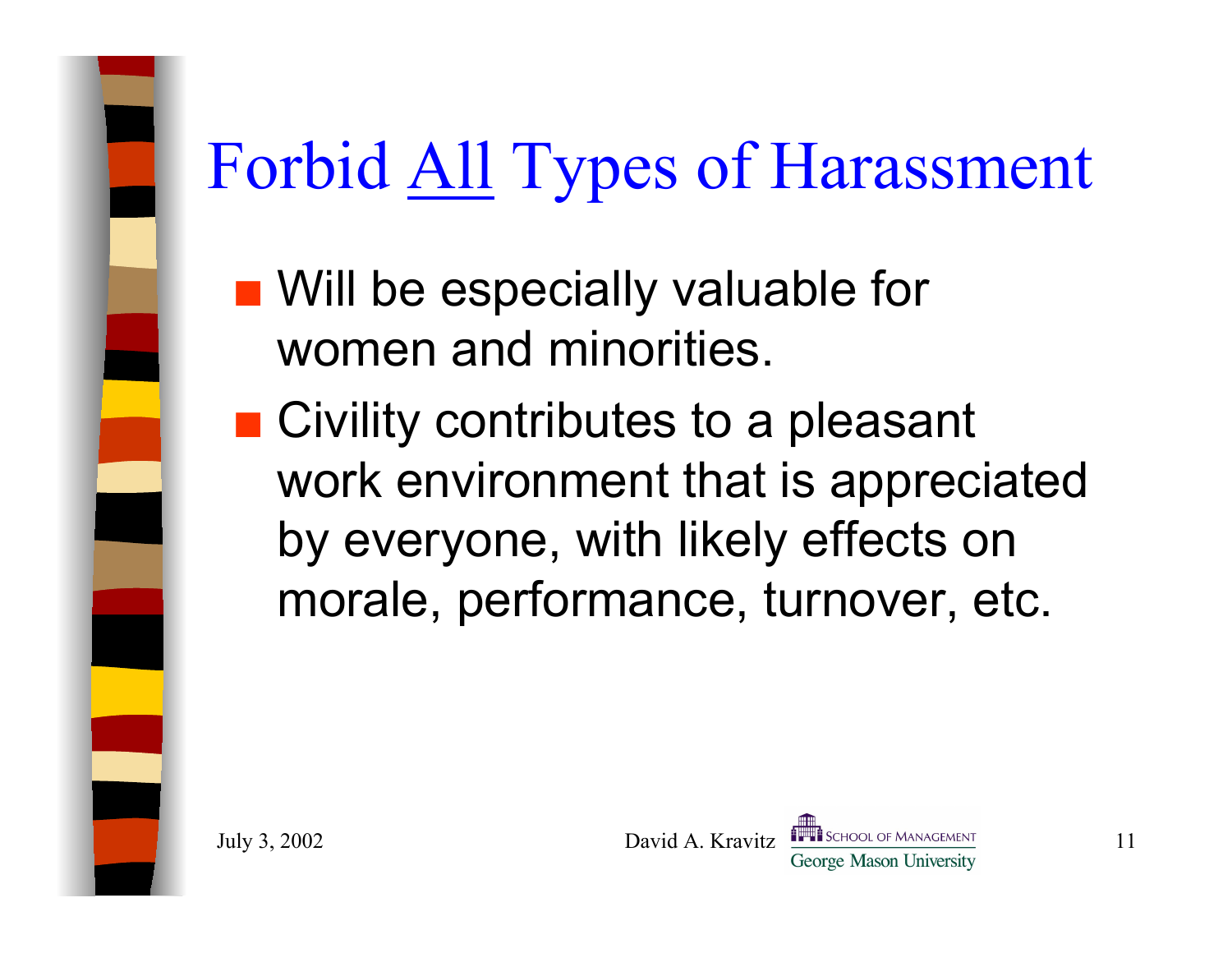

#### On-site Day Care

- **No. 20 Will be especially valuable for** women, who often have primary responsibility for child care.
- **If low cost, will be especially** valuable for employees with low incomes (often, minorities), who cannot afford other child-care services.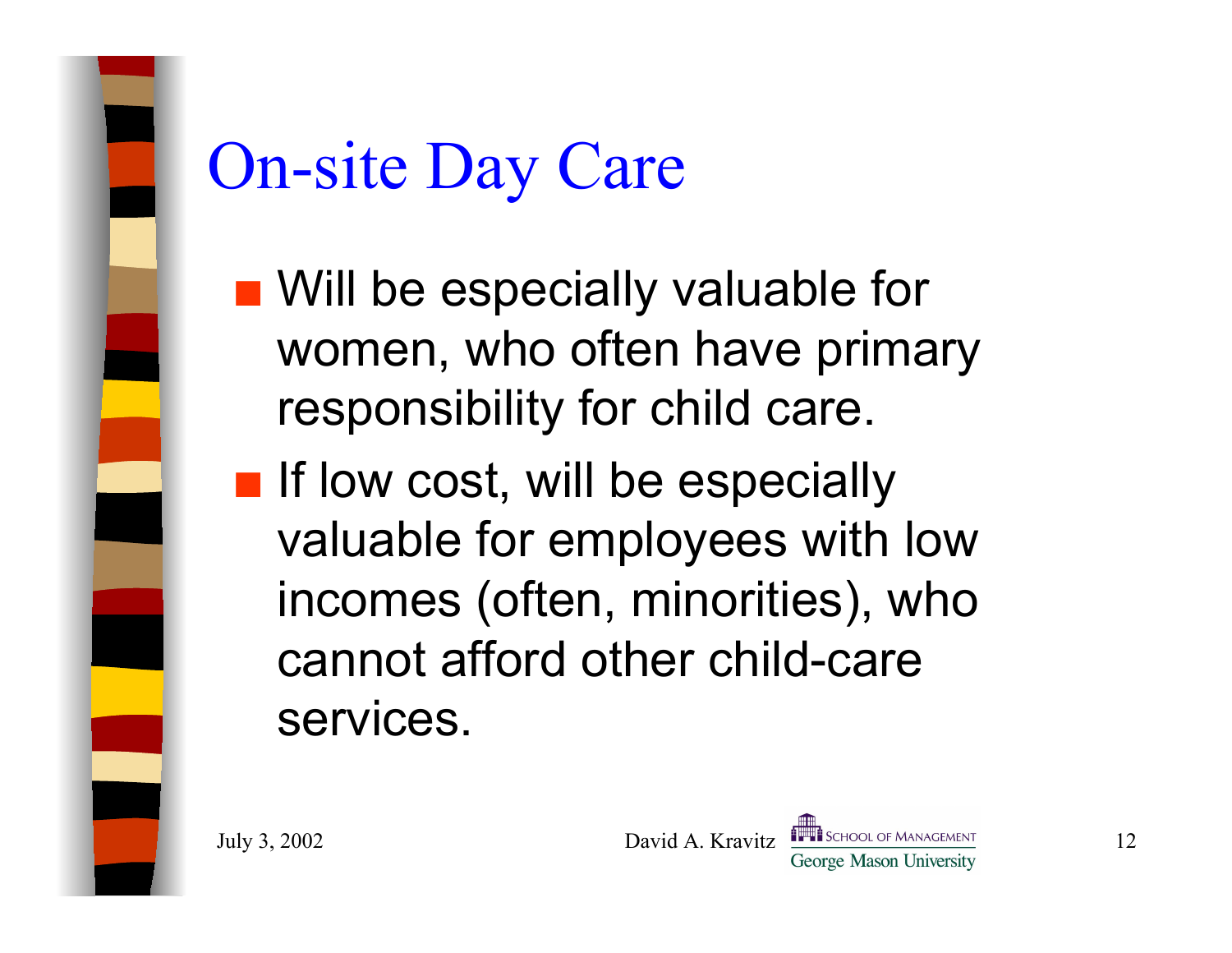# English Language Skills Training

- Will be especially valuable for ethnic minorities for whom English is a second language.
- May also be especially valuable for racial/ethnic minority employees who are disproportionately likely to have been consigned to inferior lowincome school systems.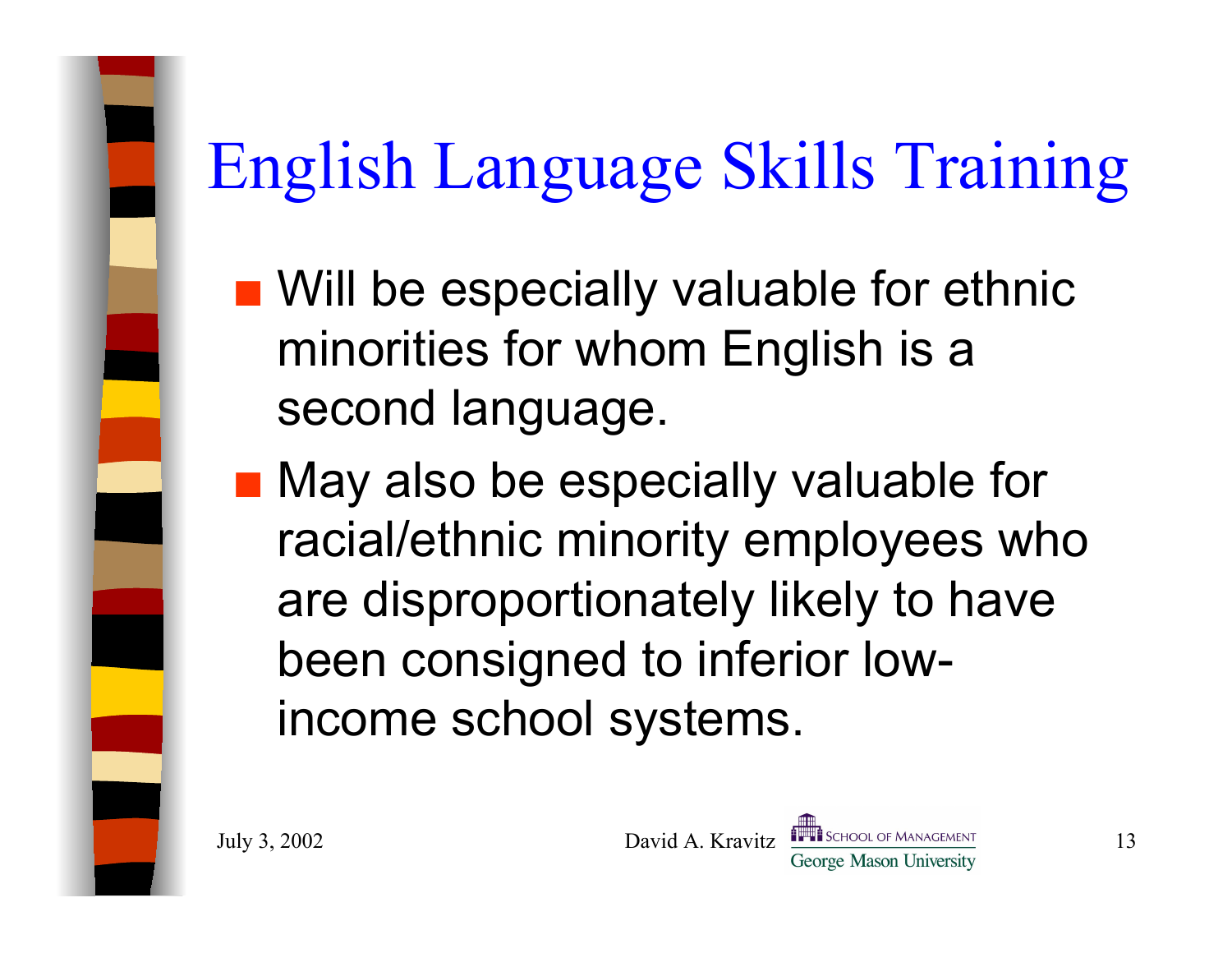### Formal Mentoring Programs

- **N** With informal mentoring, mentors are most likely to select protégées like themselves (i.e., White males).
- $\blacksquare$  Thus, a formal program that involves everyone will be especially valuable for female and racial/ethnic minority employees.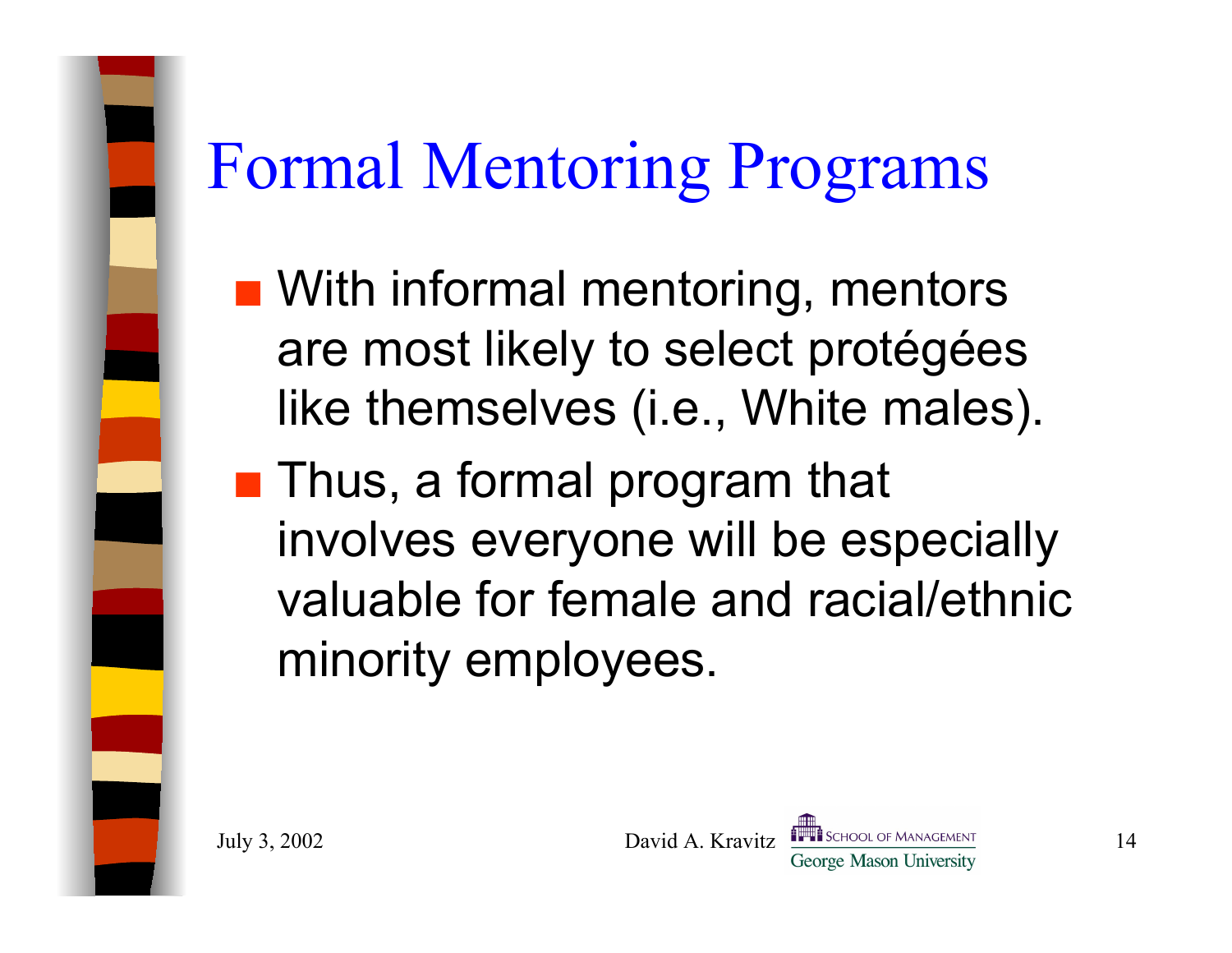### Research on Public Attitudes

- $\blacksquare$  How does the public view such actions?
- $\blacksquare$  There is almost no work on most of the specific approaches I mentioned.
- **However, we do know that White** opposition to affirmative action increases as the weight given to demographic status increases.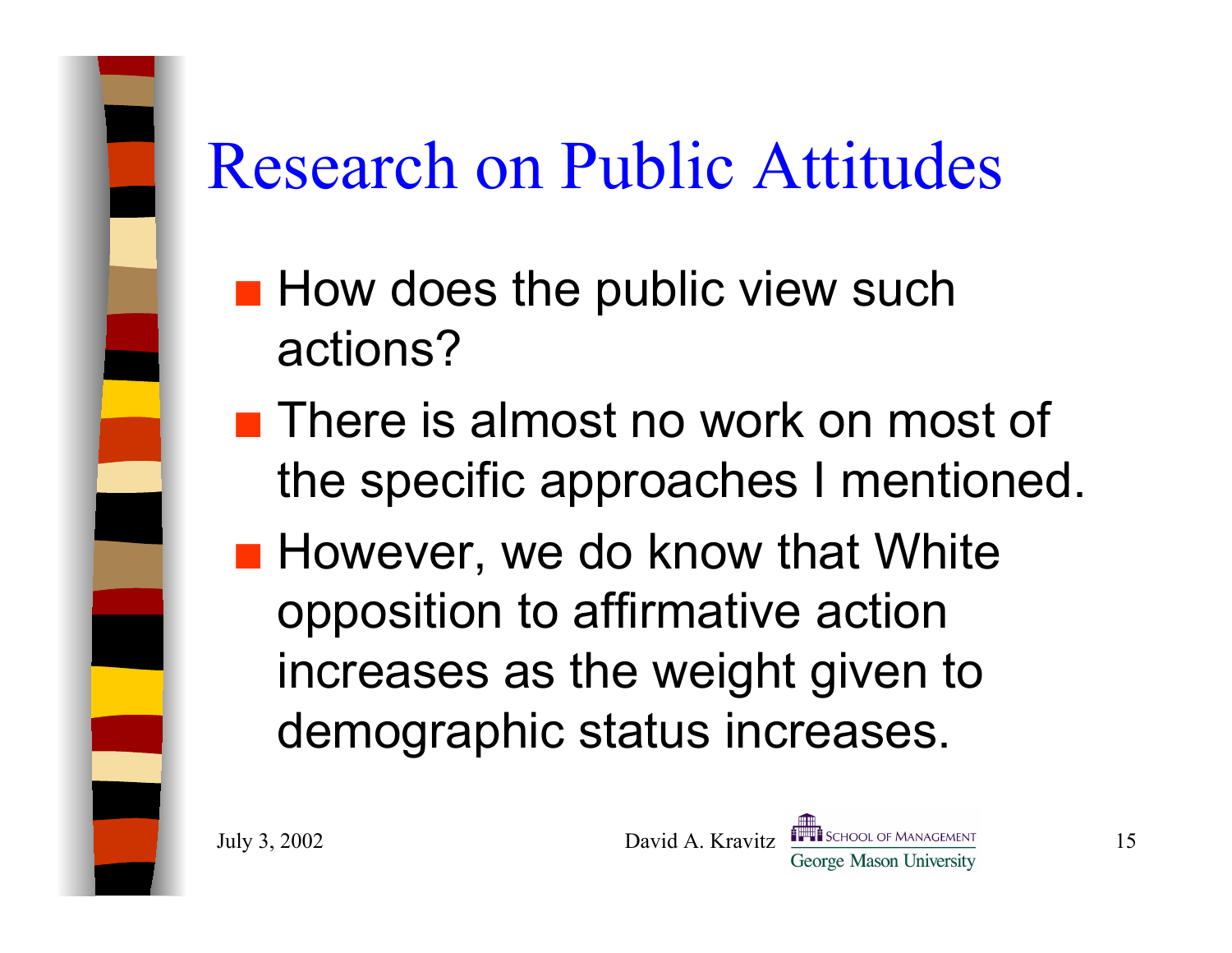# Miami Non-Blacks' Attitudes Toward Three AAP Categories

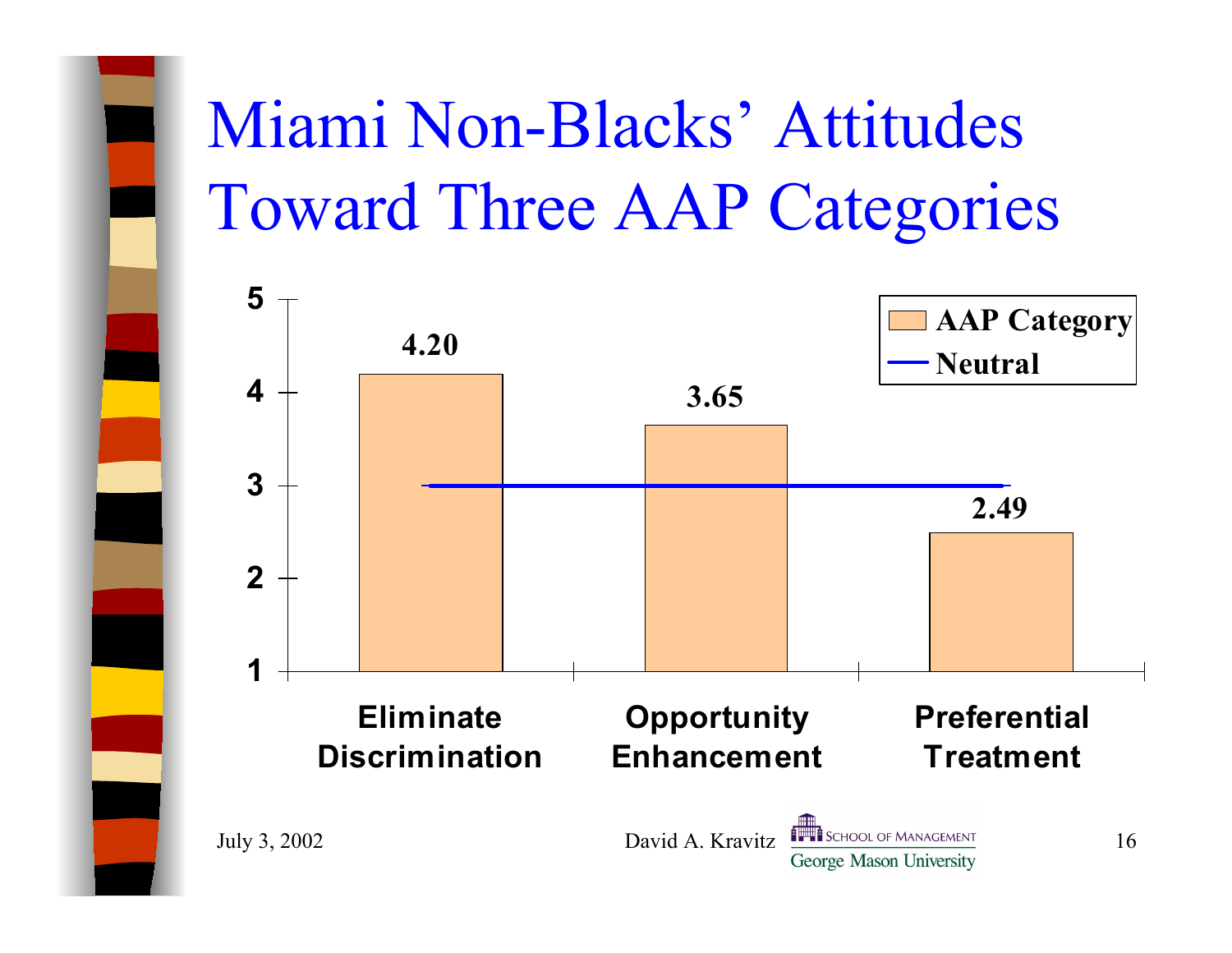# Houston Whites' Attitudes Toward Four Defined AAPs

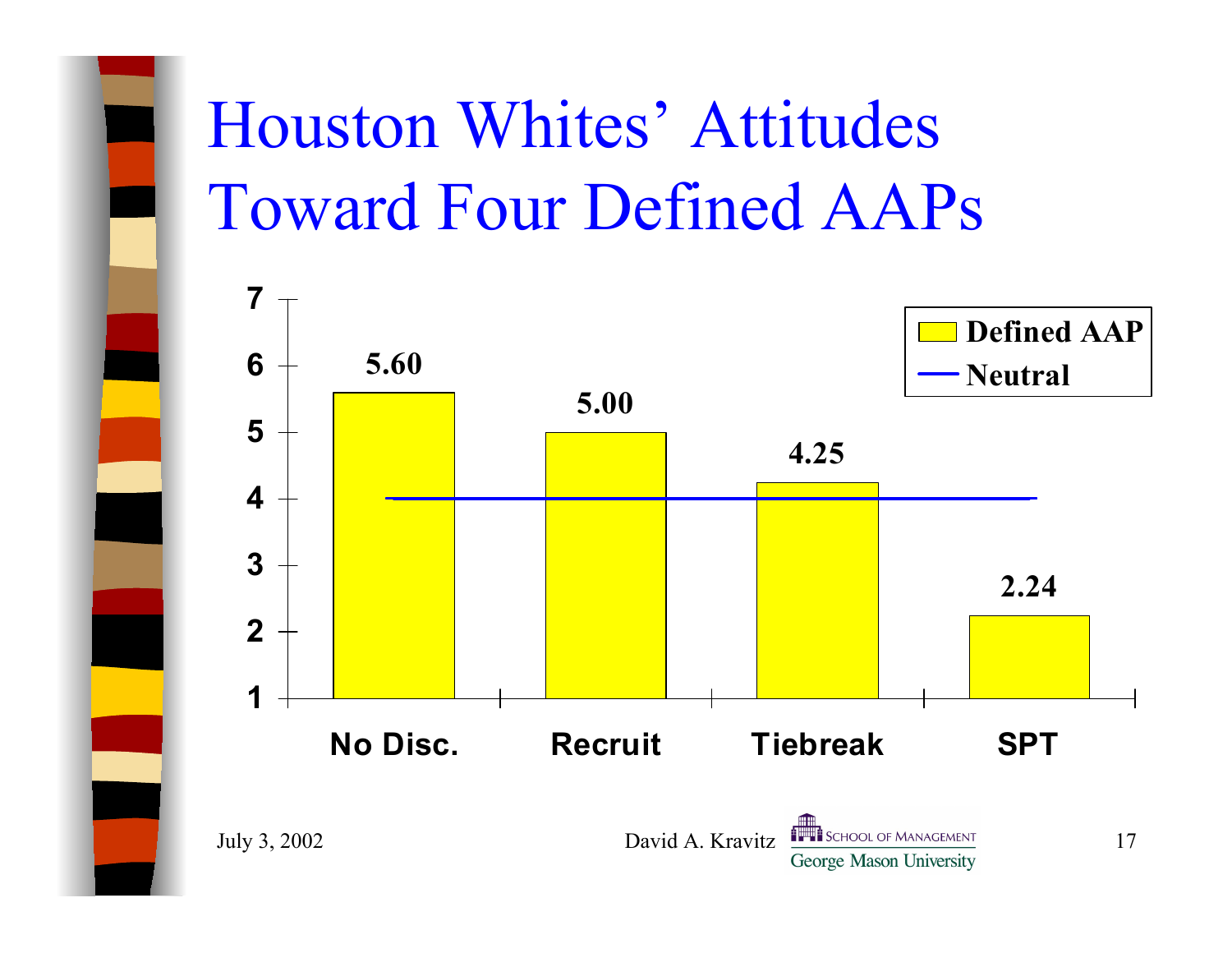Importance of Beliefs About Affirmative Action

- $\blacksquare$  We see that attitudes depend on details of the affirmative action plan.
- $\blacksquare$  More generally, attitudes depend on beliefs about what affirmative action entails, regardless of the reality.
- an<br>Ma Most people know little about the law of affirmative action or how it is implemented.

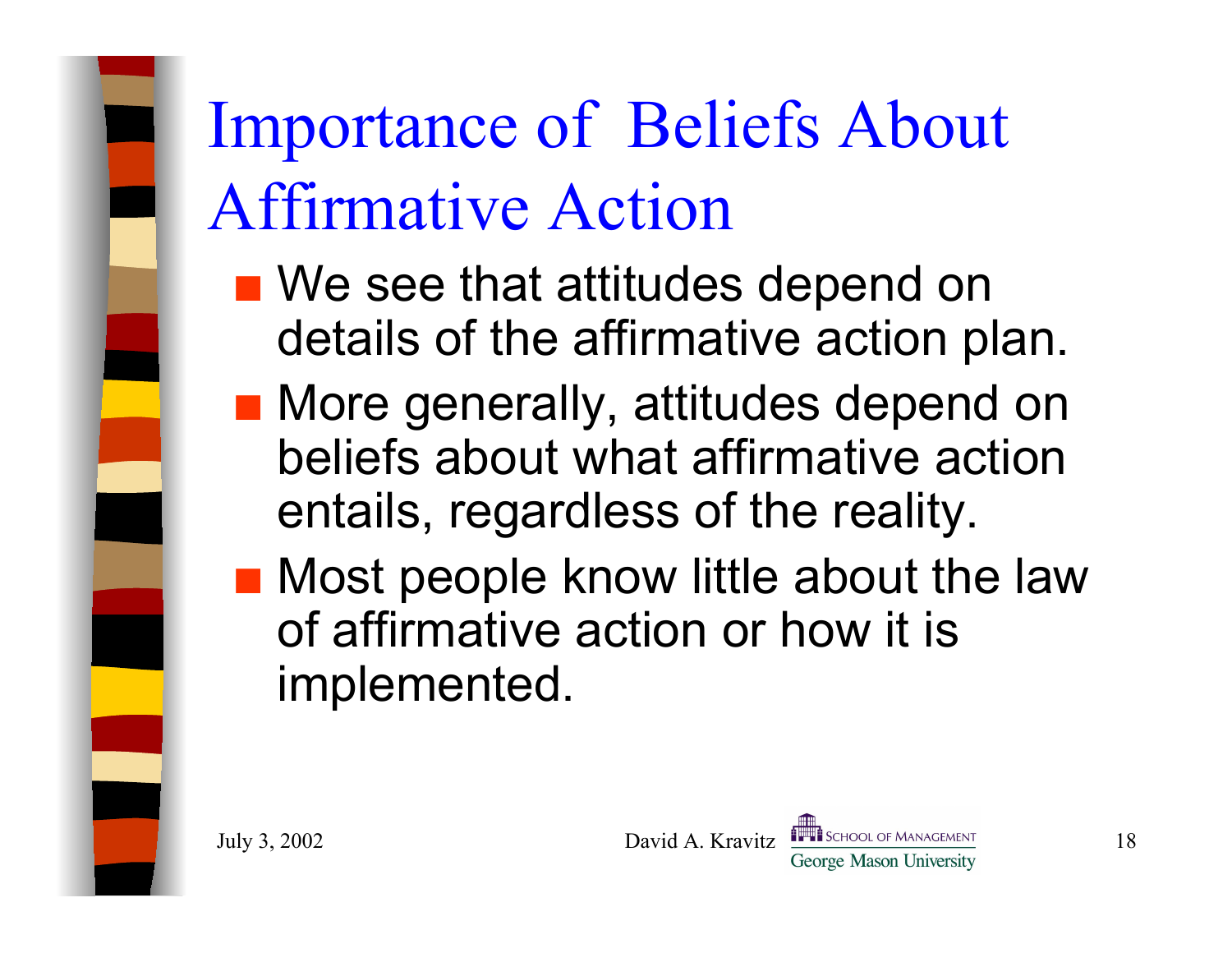# Houston Whites' Attitudes Toward "Typical" and Four Defined AAPs

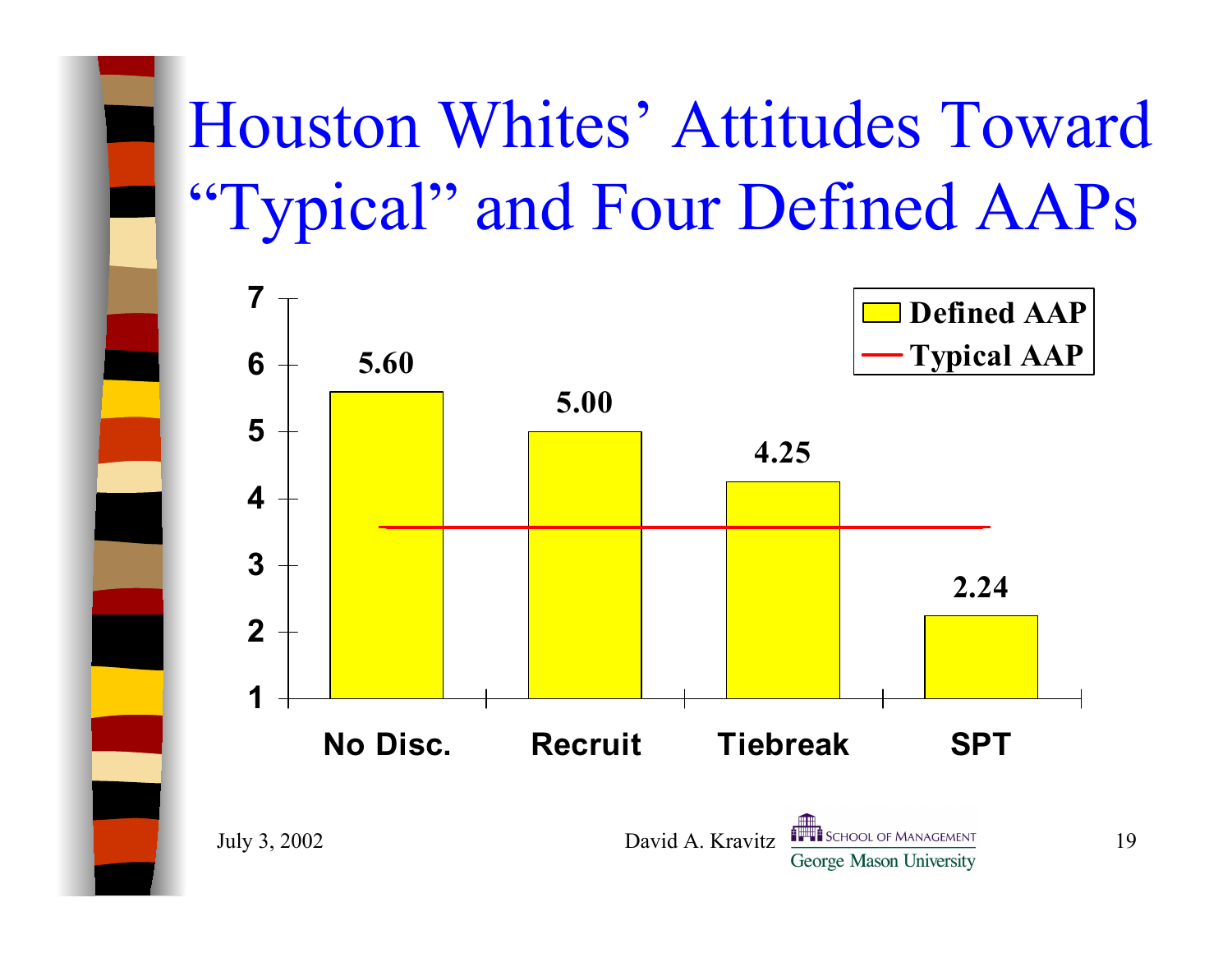

#### Revise and Inform

- Obtain information about reactions to the affirmative action plan, revise it appropriately to decrease opposition, and communicate its details.
- An example is provided by Houston's Affirmative Action and Contract Compliance program.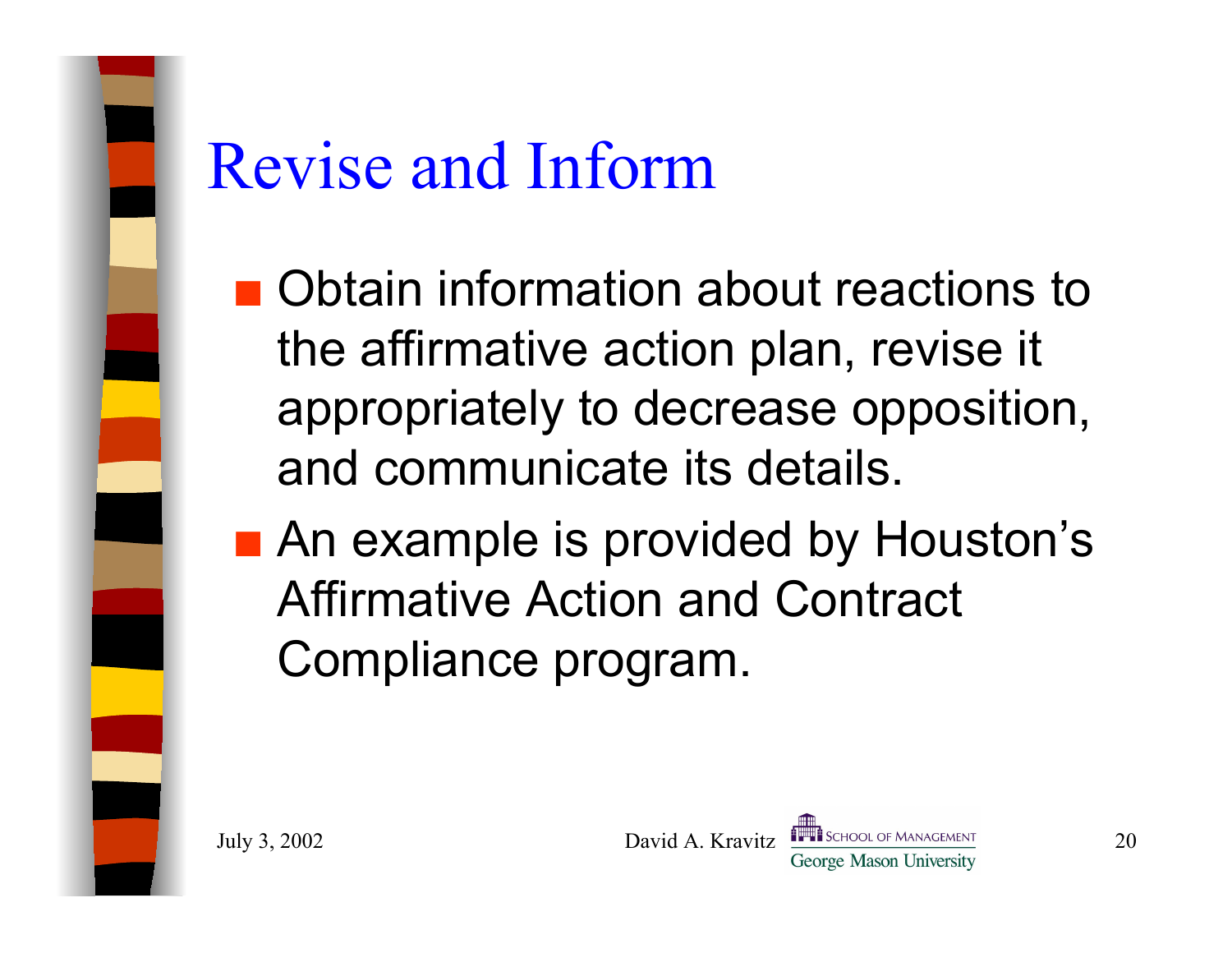# Percent of Whites' Who Support Houston's Contractor Program



July 3, 2002 David A. Kravitz David A. Kravitz Christian David A. Kravitz Christian David A. Kravitz Christian Diversity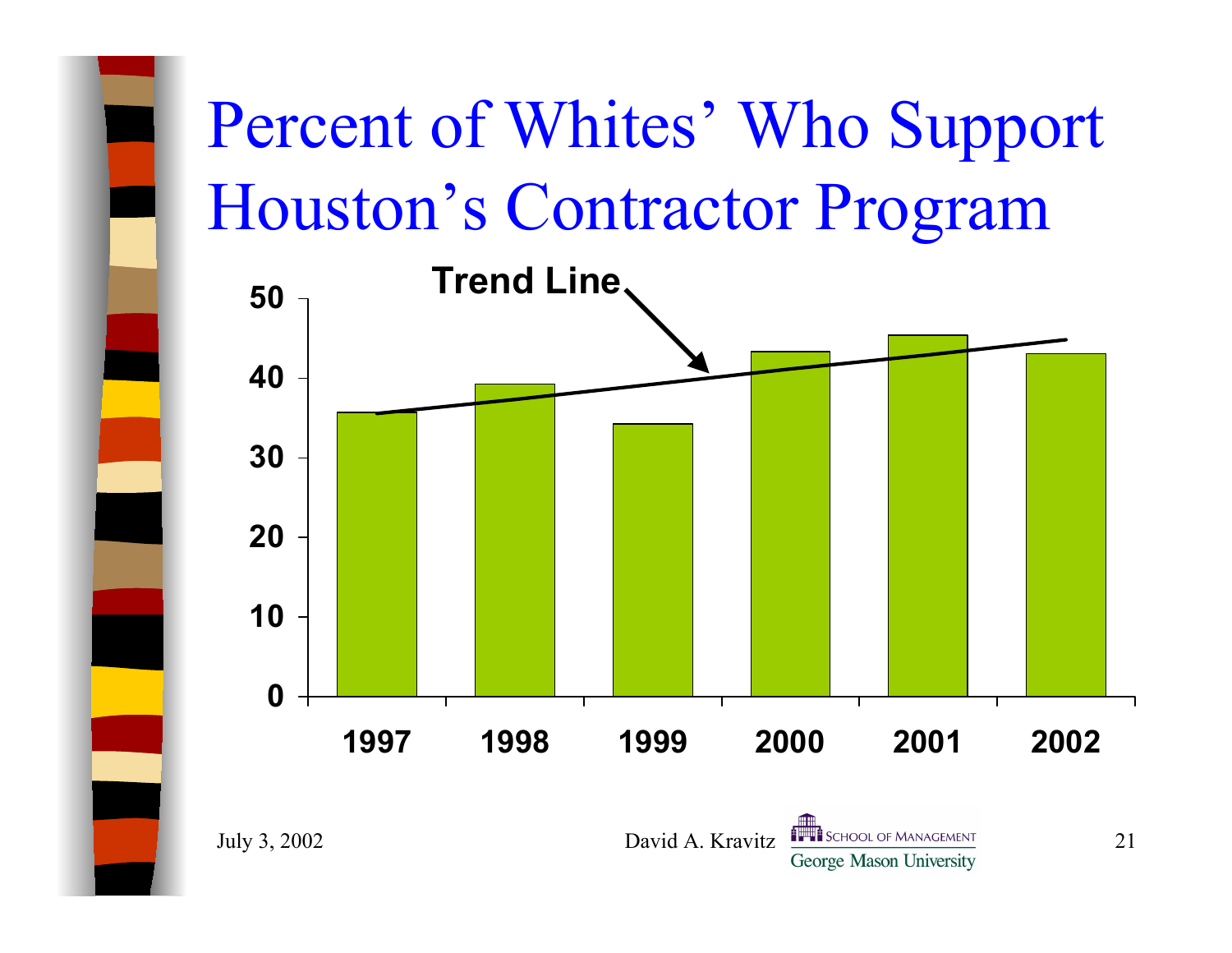

#### **Summary**

- $\blacksquare$  The goals of affirmative action are to eliminate discrimination, ensure equal opportunity and, in the long run, help all groups attain full representation.
- **Attainment of this goal can be** facilitated by many actions unrelated to selection.

July 3, 2002 David A. Kravitz David B. Alexandro David B. Alexandro David A. Kravitz George Mason University